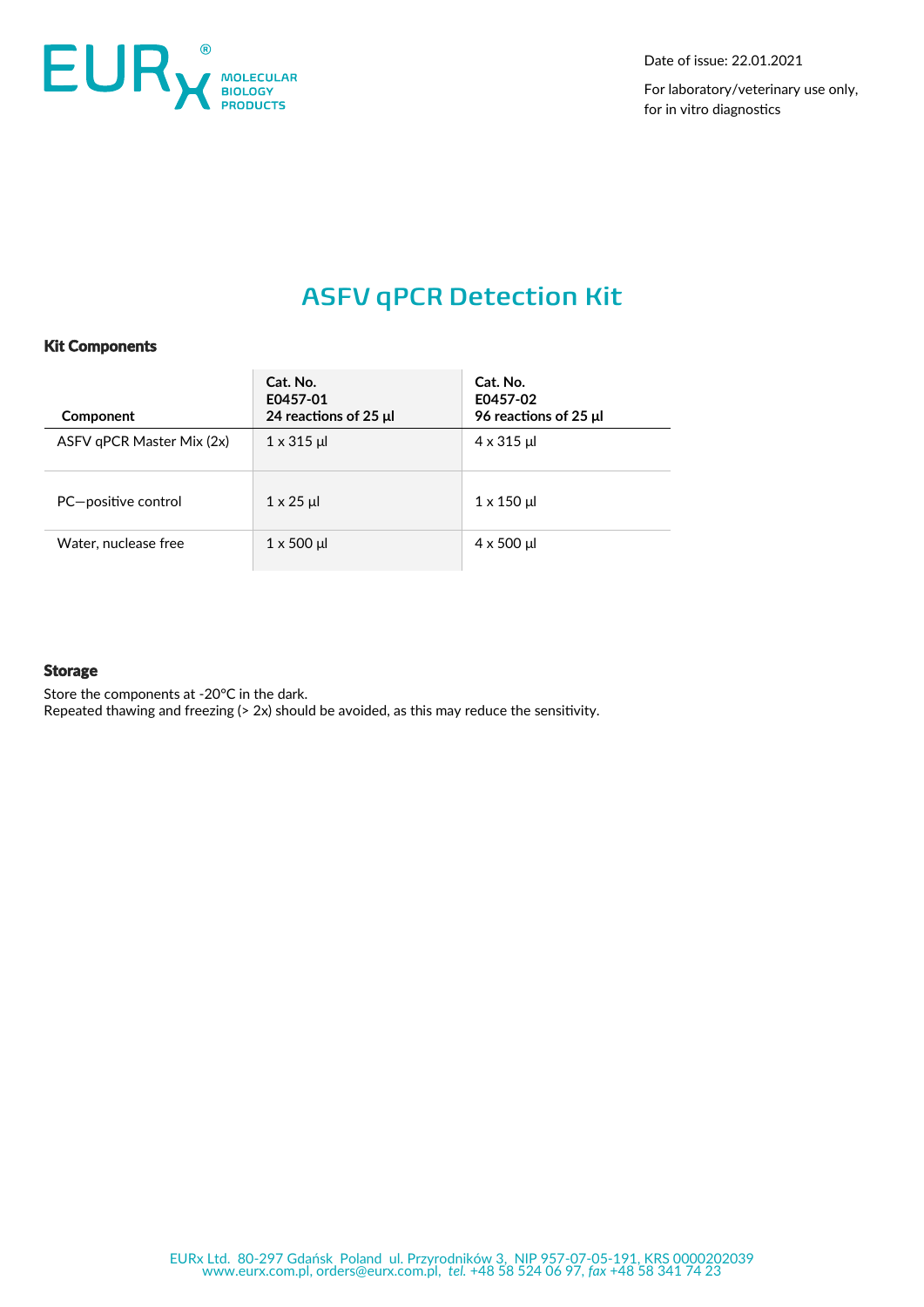# **Description**

- ASFV qPCR Detection Kit is a ready-to-use system for the detection of DNA from *African Swine Fever Virus* in serum, plasma, blood, tissue and swab samples from pig and wild boar.
- The kit contains reagents and primers for the amplification of a highly conserved ASFV p72 gene fragment. The detection of the ASFV amplicon is based on using the specific FAMlabelled probe.
- In addition, the kit contains a second heterologous amplification system to monitor DNA isolation and PCR reaction correctness. The inner control consists of primers and the HEX-labelled probe for porcine ACTB gene coding β-actin and present within the sample.
- ASFV qPCR Master Mix (2x) contains onTaq DNA Polymerase, optimized reaction buffer, dNTPs all necessary primers and probes required and ROX passive reference dye.
- onTaq DNA Polymerase is a modified "hot start" enzyme that is blocked at moderate temperatures and allows room temperature reaction setup.
- The polymerase activity is restored during the initial denaturation step when amplification reactions are heated at 95°C for 15 minutes.
- ROX passive reference dye included in the master mix allows fluorescence normalization on certain cyclers. The use of ROX dye is necessary for all real-time PCR cyclers from Applied Biosystems and optional for cyclers from Agilent. ROX compensates for variations of fluorescent signal between wells due to slight differences in reaction volume and fluorescence fluctuations. ROX is not involved in PCR reaction and does not interfere with real-time PCR on any instrument.
- The positive control includes the targeted viral DNA and porcine ACTB gene region and serves to prove functionality of the ASFV assay.  $C_T$  for the ASFV target in the FAM channel should be: 30±3, while for the ACTB target in the HEX channel should be: 29±3.
- Prior to real-time PCR, viral DNA must be extracted from the starting material with dedicated, commercially available kits using silica /magnetic beads technology.

#### Equipment and reagents to be supplied by user

- 1. Pipets
- 2. Sterile pipet tips with filters
- 3. Sterile 1.5 ml tubes
- 4. PCR tubes, strip tubes or 96-well optical microplates
- 5. Lab coat, disposable gloves, protective goggles
- 6. Centrifuge with rotor for 1.5 ml tubes
- 7. Centrifuge with rotor/adapter for 96-well microplates
- 8. Cooling device or ice
- 9. Real-time PCR cycler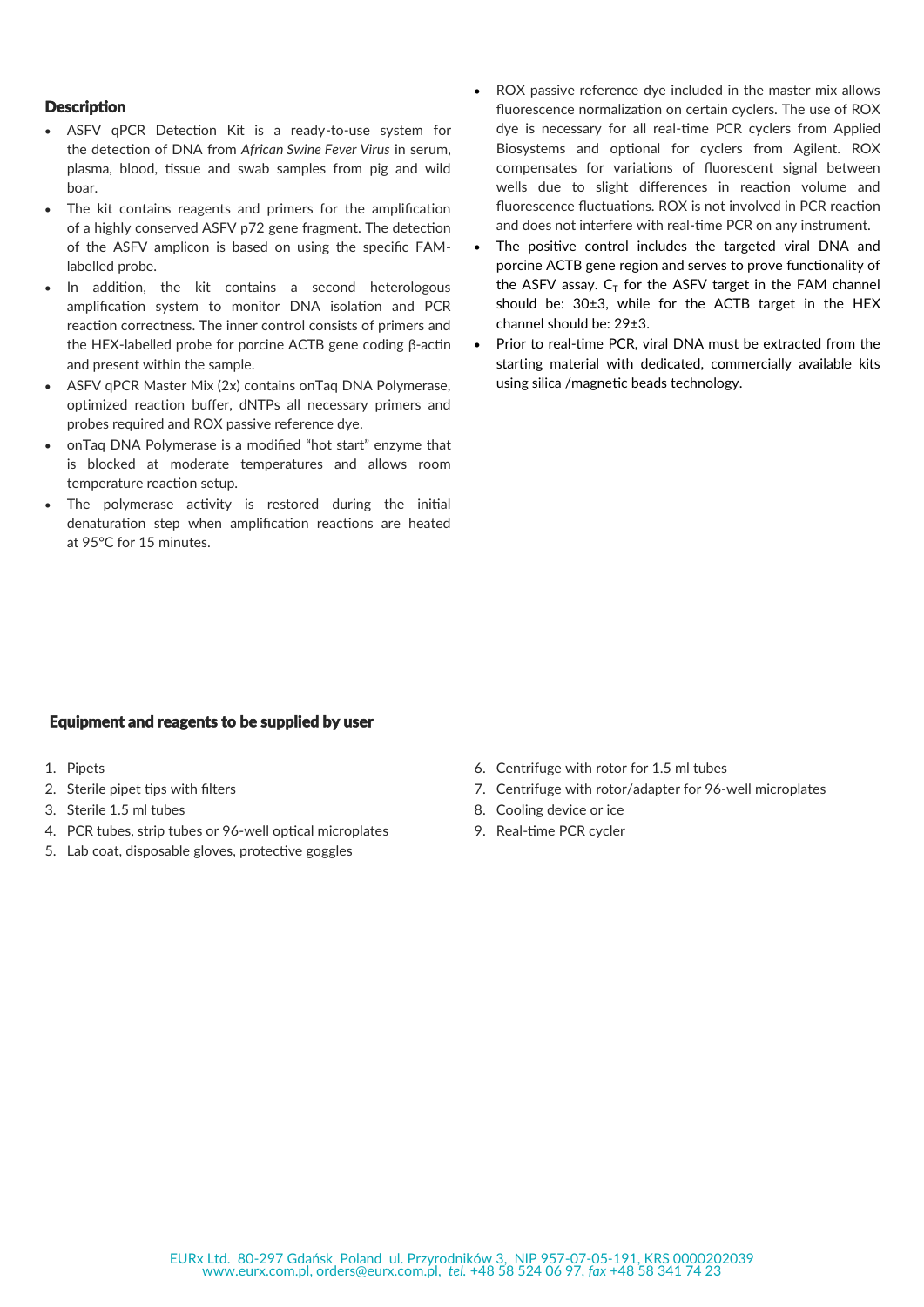#### Protocol

## Preparation of PCR Reaction

| Component                    | <b>Negative Control</b><br>1 <sub>rxn</sub> | <b>DNA Samples</b><br>1 <sub>rxn</sub> | <b>Positive Control</b><br>1 rxn | <b>Final concentration</b> |
|------------------------------|---------------------------------------------|----------------------------------------|----------------------------------|----------------------------|
| ASFV qPCR Master Mix<br>(2x) | $12.5$ µl                                   | $12.5$ µl                              | $12.5$ µl                        | 1 x                        |
| PC-positive control          | $\overline{\phantom{a}}$                    | -                                      | 5 µl                             |                            |
| Sample DNA                   | $\overline{\phantom{a}}$                    | $5 \mu$                                | $\overline{\phantom{a}}$         |                            |
| Water, nuclease free         | $12.5$ µl                                   | $7.5 \mu$                              | 7.5 µl                           |                            |
| Total volume                 | $25 \mu$                                    | $25 \mu$                               | $25 \mu$                         |                            |

#### Notes:

- 1. A reaction volume of 25 μl should be used with most real-time cyclers. Other reaction volumes may be used if recommended for a specific instrument.
- 2. Thaw, gently vortex and briefly centrifuge all solutions. Keep the kit components on ice. Avoid multiple thawing and freezing (> 2x) of ASFV qPCR Master Mix (2x), as this may reduce the sensitivity.
- 3. Set up PCR reactions at room temperature. Use of ASFV qPCR Master Mix (2x) allows room temperature reaction setup.
- 4. Prepare a reaction master mix by adding ASFV qPCR Master Mix (2x) and water.
- 5. Mix the reaction mix thoroughly and dispense 20 μl into PCR tubes or plates.
- 6. Add 5 μl of water (negative control), 5 μl of the sample DNA or 5 μl PC-positive control to the individual PCR tubes or wells containing the reaction mix.
- 7. For every PCR run prepare at least 2 additional reactions: negative and positive controls. The negative control should be prepared first and the positive control should be prepared last.
- 8. Centrifuge briefly to settle down the reaction components and remove bubbles. Bubbles interfere with fluorescent detection.
- 9. Place the samples in the cycler and start the program.
- 10. Perform data analysis.

## Thermal Cycling Conditions

| <b>Step</b>          | Temperature    | Time             | <b>Number of Cycles</b> |  |
|----------------------|----------------|------------------|-------------------------|--|
| Initial Denaturation | 95°C           | $15 \text{ min}$ |                         |  |
| Denaturation         | $95^{\circ}$ C | 15 <sub>s</sub>  | 40                      |  |
| Annealing/Extension  | $60^{\circ}$ C | $1$ min          |                         |  |
| Cooling              | $4^{\circ}$ C  | Indefinite       |                         |  |

#### Notes:

- 1. Run PCR reactions using standard ramp rate (standard mode).
- 2. During the initial denaturation step onTaq DNA Polymerase is activated. onTaq DNA polymerase requires 15 min incubation at 95°C to restore activity.
- 3. Fluorescence detection should be set on the end of the extension step and executed using FAM and HEX channels. The FAM channel detects ASFV DNA and the HEX channel detects the ACTB gene region.